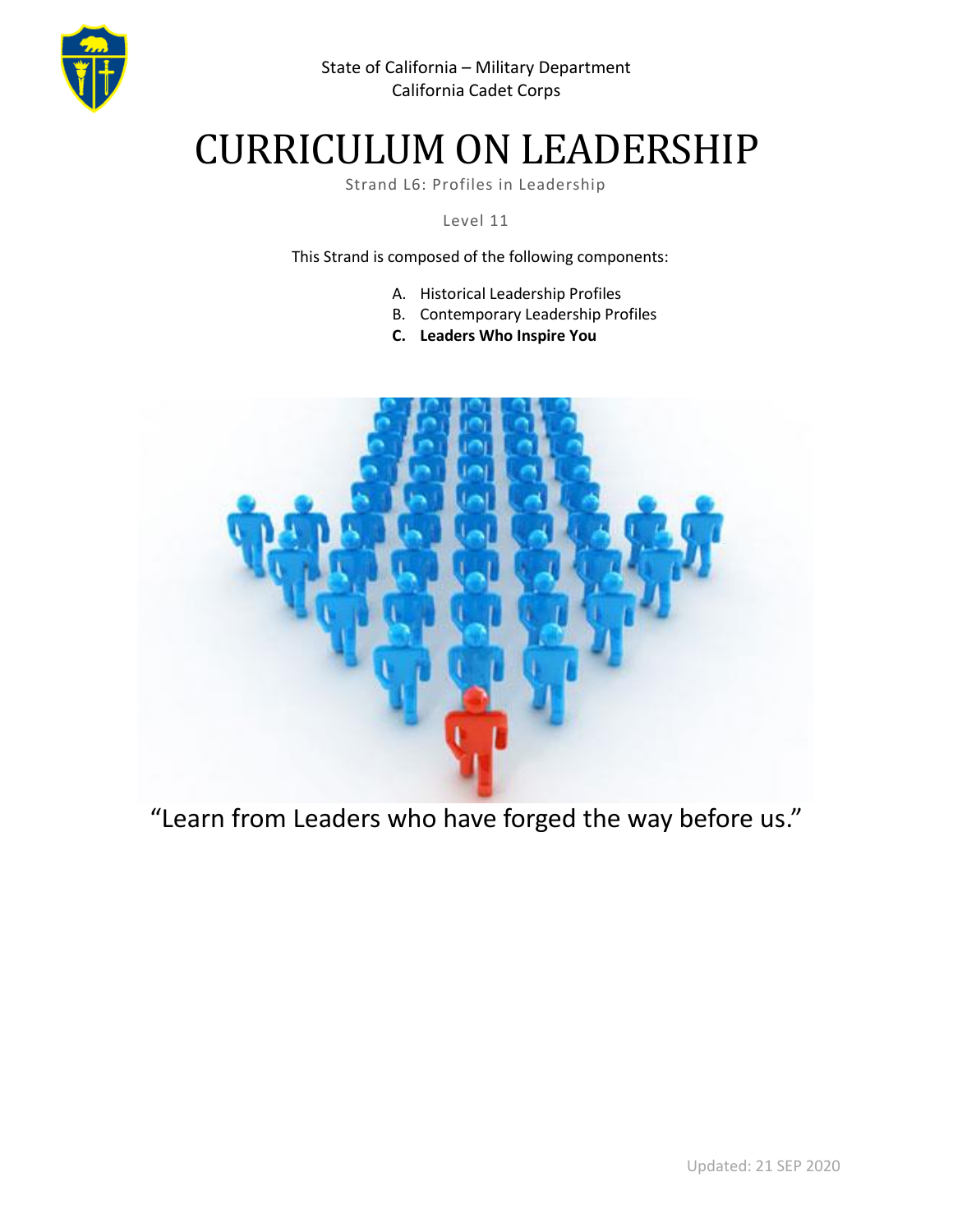## **Table of Contents**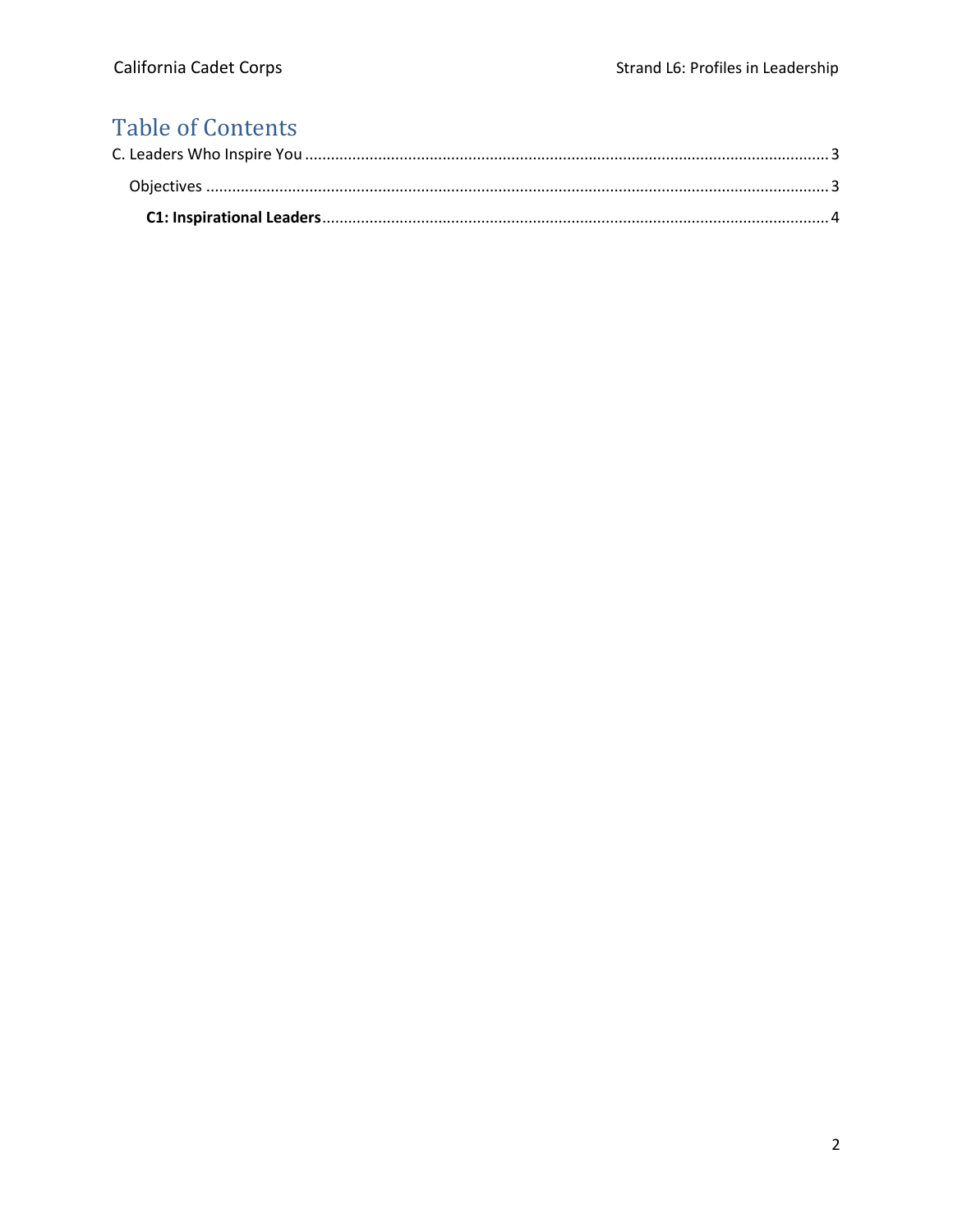### <span id="page-2-0"></span>C. Leaders Who Inspire You

### **Standard #3: Cadets emerge as experienced leaders ready to succeed in college and career.**

### <span id="page-2-1"></span>**OBJECTIVES**

#### **DESIRED OUTCOME (Leadership)**

*Cadets learn how to profile leaders who inspire them; determine the reasons for their success, and what their experience added to the study of leadership. Cadets will be able to:*

- 1. Identify an inspirational leader, someone who inspires you to be a better leader yourself, someone you admire.
- 2. Develop a leadership profile in the general format provided, including:
	- Biographical information
	- Leadership Lessons
	- Quotes from the Leader
	- Related Books, if any
	- Related Videos, if any
	- Related Links
- 3. Compare the leadership of the inspirational leader to your own leadership skills, styles, and dynamics, and to what you've learned about leadership in your CACC experience.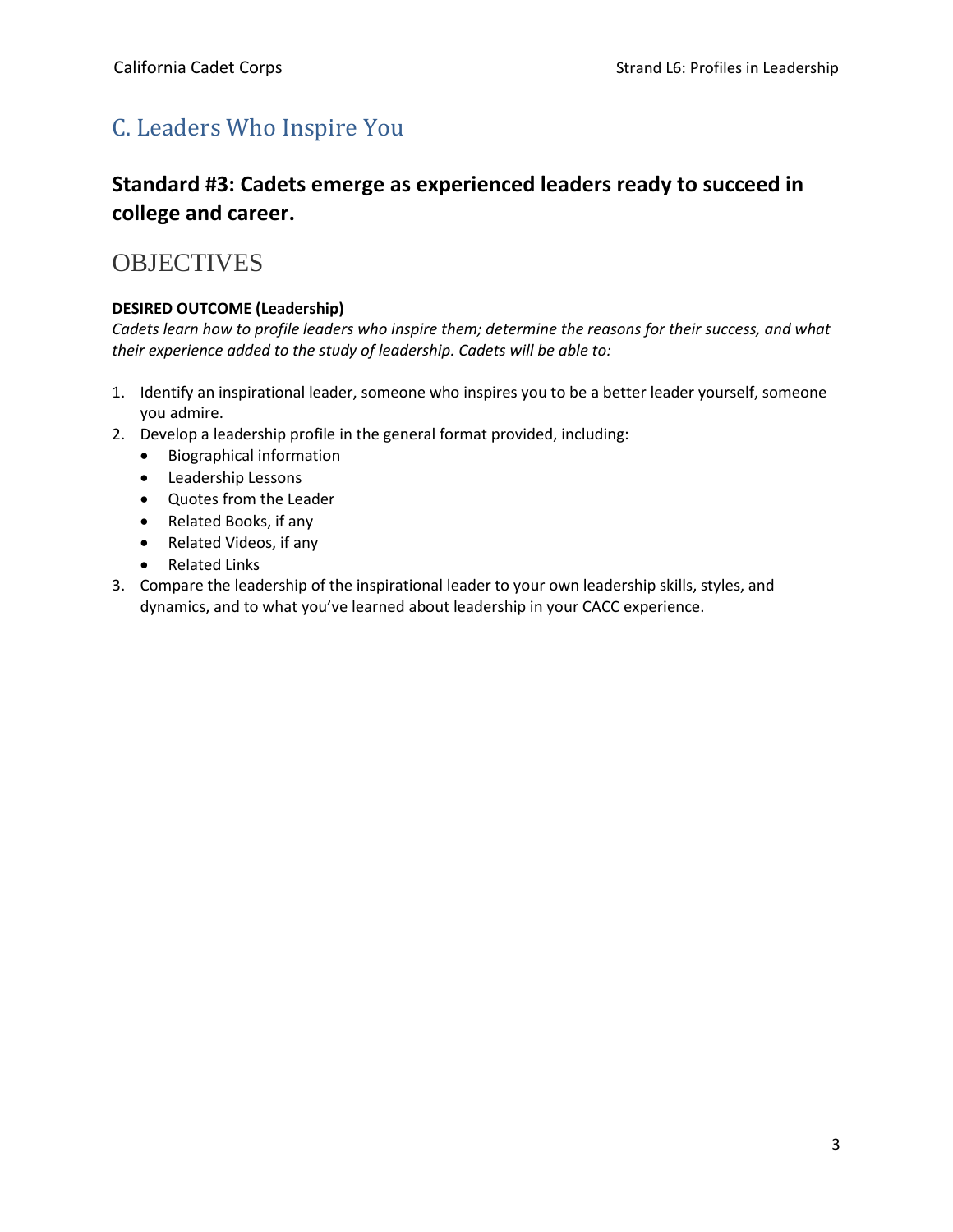#### <span id="page-3-0"></span>**C1: Inspirational Leaders**

To be an effective, inspiring leader, learn from the best. Role modelling and learning from successful people is one way of improving your leadership skills.

This lesson is meant to be a practical exercise in profiling leaders. Cadets can try this out on their own, or be assigned it as a self-study project to identify, research, and develop a profile of an inspirational leader. The goals of this lesson are to be introspective about leadership, identifying the characteristics, traits, or lessons we can learn from leaders we choose to study, and to conduct effective research and writing to develop a profile on the leader you're studying.

In this strand on Leadership Profiles (L6), we have accepted a general format for a leadership profile. It consists of:

- A Brief Biography
- Leadership Lessons
- Quotes from the Leader
- Related Books
- Related Videos
- Related Links

#### **STEP 1: Familiarize yourself with the Leadership Profile format**

If you haven't studied the leadership profiles in L6A and L6B, take a look at some of them before you start planning this project. Familiarize yourself with the type of information you'll need to gather on your inspirational leader.

#### **STEP 2: Select a Leader to profile**

Your leader should be a public figure, not your mom or dad. Many of us are inspired by our parents, but that is not the best choice for this exercise. Your leader can be someone you know (well or a little), or someone you've never met. They should be a leader that you find inspiring in some way – for what they have accomplished, or how they lead. Your leader can be living or dead, of any era. They don't have to be the person you most admire as a leader – just a person whose leadership you find inspiring. Your leader should not be one of the leaders already profiled in L6A and L6B, nor should they be included in the website LeadershipGeeks.com (that's too easy, and letting someone else do the work). Commandants shouldn't assign leaders – part of the process is thinking about leadership and making your own selection. But commandants may limit cadets' selections to certain categories, or require that every cadet in the class profile a different leader.

You can target an historical figure or a contemporary figure who is in the public arena. This can be a politician, a business leader, or even a military or sports figure. Once you have a list of possible leaders, think about their leadership. What about their leadership makes (or made) them an inspiring leader? What are they trying to accomplish that causes them to lead others? Can you identify the style of leadership they use? Can we learn lessons from them? Can you put together a profile on them? Can you answer the next set of questions, which goes along with our leadership profile process?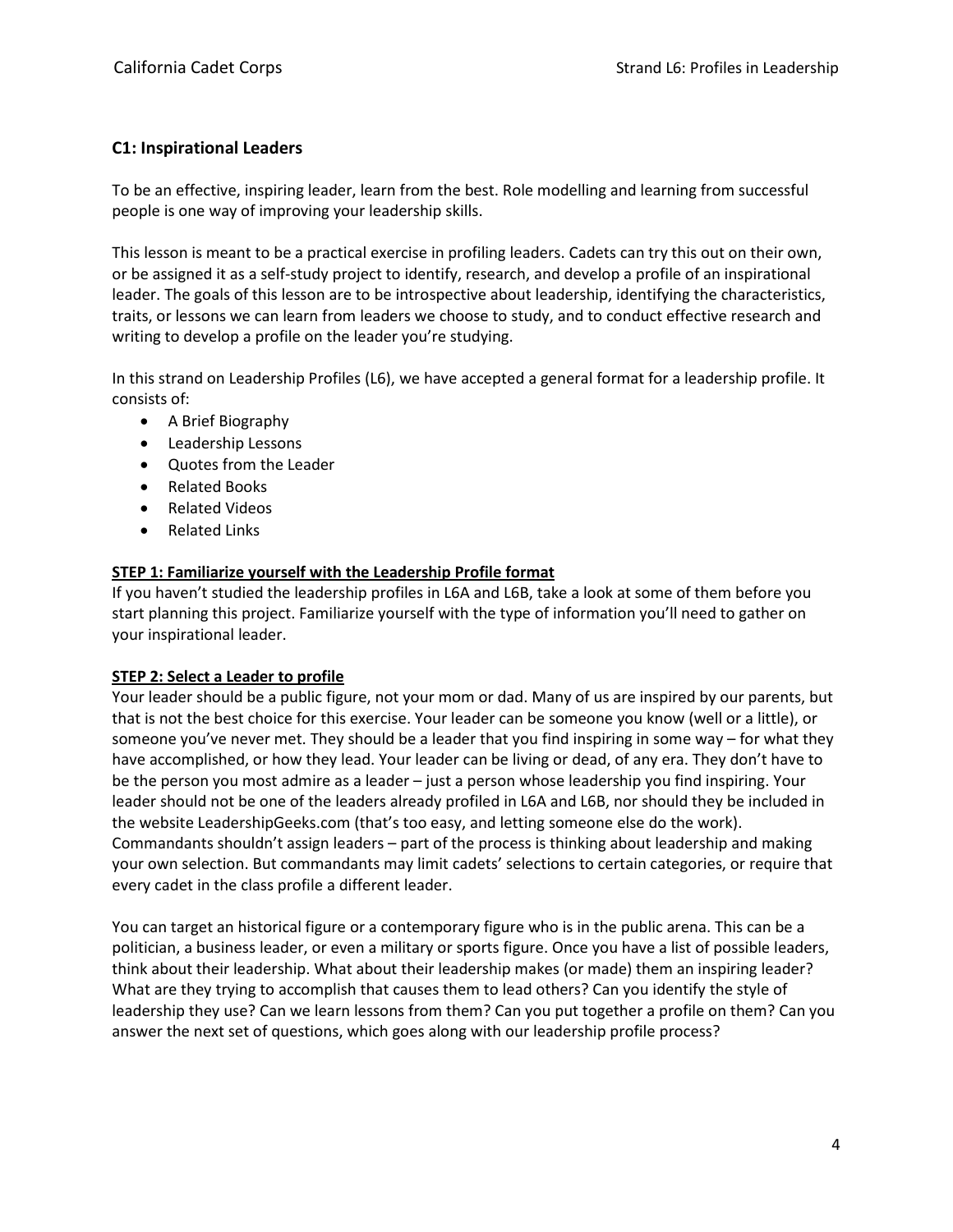**Alternative:** You may want to explore leadership by profiling leaders at your own level. You're not likely going to find much information on them on the internet or in books, but you can conduct interviews to determine the information yourself.

Your leader might be a cadet or commandant leader you've seen within the Cadet Corps, or an administrator or teacher at your school. Or the leader of an organization or church you belong to. You will have to conduct interviews with the leader and others who they lead.

For your inspirational leader, try to answer these questions:

- What has the leader accomplished? What is their vision?
- Can you identify the style of leadership used? This is sometimes hard because people don't just fit into one category – they act differently in different situations.
- What leadership lessons can we take away?
- What traits does he/she exhibit?
- What do you admire about him/her?
- Is there anything about the leader that you dislike and don't want to emulate?
- Is there controversy about the leader and what he/she did or believed?
- What did you learn that you can use to improve your own leadership?

Please note that our purpose here is looking at leaders, not heroes. We often try to set up leaders as heroes, and assume some unobtainable type of perfection. Heroes aren't perfect; no one is. And we shouldn't expect them to be. Sometimes leaders are heroes, but many times they aren't. Sometime leaders are villains (or worse). For example, Adolf Hitler could be considered a great leader, but because of what he believed and did, he is no hero. But we're just looking at leadership in this exercise; how they led others to the goals they wanted to achieve. We're looking at examples of how leadership can change the world – or at least their little part of it – and how others' traits and actions and passions helped them be a leader in their world.

#### **STEP 3: Research your leader**

Gather the information you'll need to write your Leader Profile, using the given format. You can decide what to include and what to exclude later. Find information wherever you can, on websites, in books and magazines, or in your own world.

To develop a profile on a leader who isn't a public figure, you'll need to develop questions that will probe the leader for information that will help you build your profile. You should carefully plan your interview. You may want to share the questions with the leader prior to the interview – a couple days thinking about it may give them the opportunity to give more thorough or deeper answers to your questions. You should also interview the people who know them – followers or peers or even their boss – what kind of information would people in those relationships with a leader have that the leader may not even know?

#### **STEP 4: Write your Leader Profile**

In special circumstances, you may have to skip a section (if, for example, there are no books written about your leader). But you must include the biographical information, leadership lessons, quotes, and related links, and cite references for your work. Your profile should help you understand the leader in a